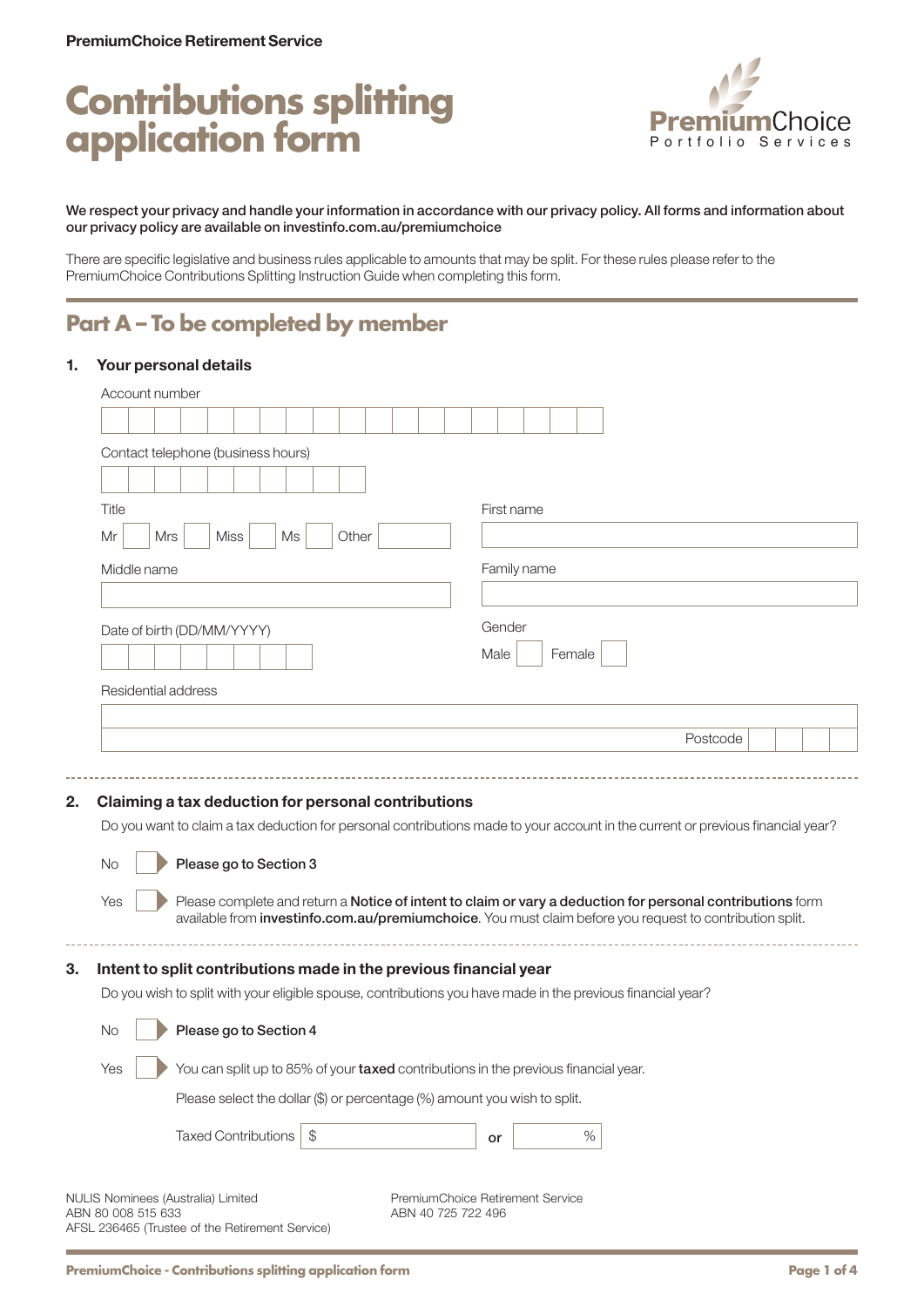# **Part A - To be completed by member** continued

## 4. Intent to split contributions made in the current financial year

Do you wish to split with your eligible spouse, contributions you have made in the current financial year?

| No  | Please go to Section 5 |                                                                                                                                                                |    |                                                                                                                |
|-----|------------------------|----------------------------------------------------------------------------------------------------------------------------------------------------------------|----|----------------------------------------------------------------------------------------------------------------|
| Yes |                        | fully rolling over to another super fund or having your account paid out in full.<br>Please select the dollar (\$) or percentage (%) amount you wish to split. |    | You can elect to split up to 85% of your taxed contributions made during the current financial year if you are |
|     | Taxed Contributions    |                                                                                                                                                                | or | $\%$                                                                                                           |

## 5. Investment Transfer details

#### Tax Optimisation

Apply first in first out (FIFO) to this transaction

Apply high cost first out (HCFO) to this transaction

Note: To amend your account default tax optimisation method please complete an Update Account Details form. HCFO is not available for transactions on Model Portfolios. If you do not elect a default tax optimisation method the default will be FIFO.

#### Efficient transfer to your spouse's account

When your spouse has an account within the same superannuation service you can make your contribution split without investment assets being sold. You can also select specific investments to be transferred. Please note, any potential for capital gain or loss attributable to the investments being transferred will also carry across to the spouse's account. Shares transferred to your spouse's account must meet the minimum holding requirement of \$500 per share. To enable us to process a request to transfer investments into an account in the Core Investment List, 100% of the investments selected for transfer must be on the Core Investment List.

#### Sell down investments and cash contribution split to your spouse's account

All other contribution splits require the sell down of investment units and a cash transfer. This process may have capital gains tax implications and may incur transaction costs such as brokerage (please refer to the applicable Product Disclosure Statement for details).

If you choose to sell down investments for a cash transfer to your spouse's account, the cash transfer will be invested as per their most recent investment allocation instructions. Refer to the current applicable Product Disclosure statement for further details.

Please tick one of the following:

Investment transfer to spouse's account as per the table below (please complete details)

Sell down investments as per table below (please complete details)

Sell down investments as per my current sell down priority (proceed to section 6) (If no option is chosen your current sell down priority will be used.)

|              | \$   |         | $\frac{1}{2}$ |
|--------------|------|---------|---------------|
|              | \$   | . .     | $\%$          |
|              | $\$$ | . .     | $\frac{1}{2}$ |
|              | $\$$ |         | $\%$          |
|              | \$   | . .     | $\%$          |
|              | \$   | . .     | $\frac{1}{2}$ |
|              | \$   |         | $\%$          |
|              | \$   | . .     | $\%$          |
|              | \$   | $\cdot$ | $\%$          |
| <b>TOTAL</b> | \$   |         | $\%$          |

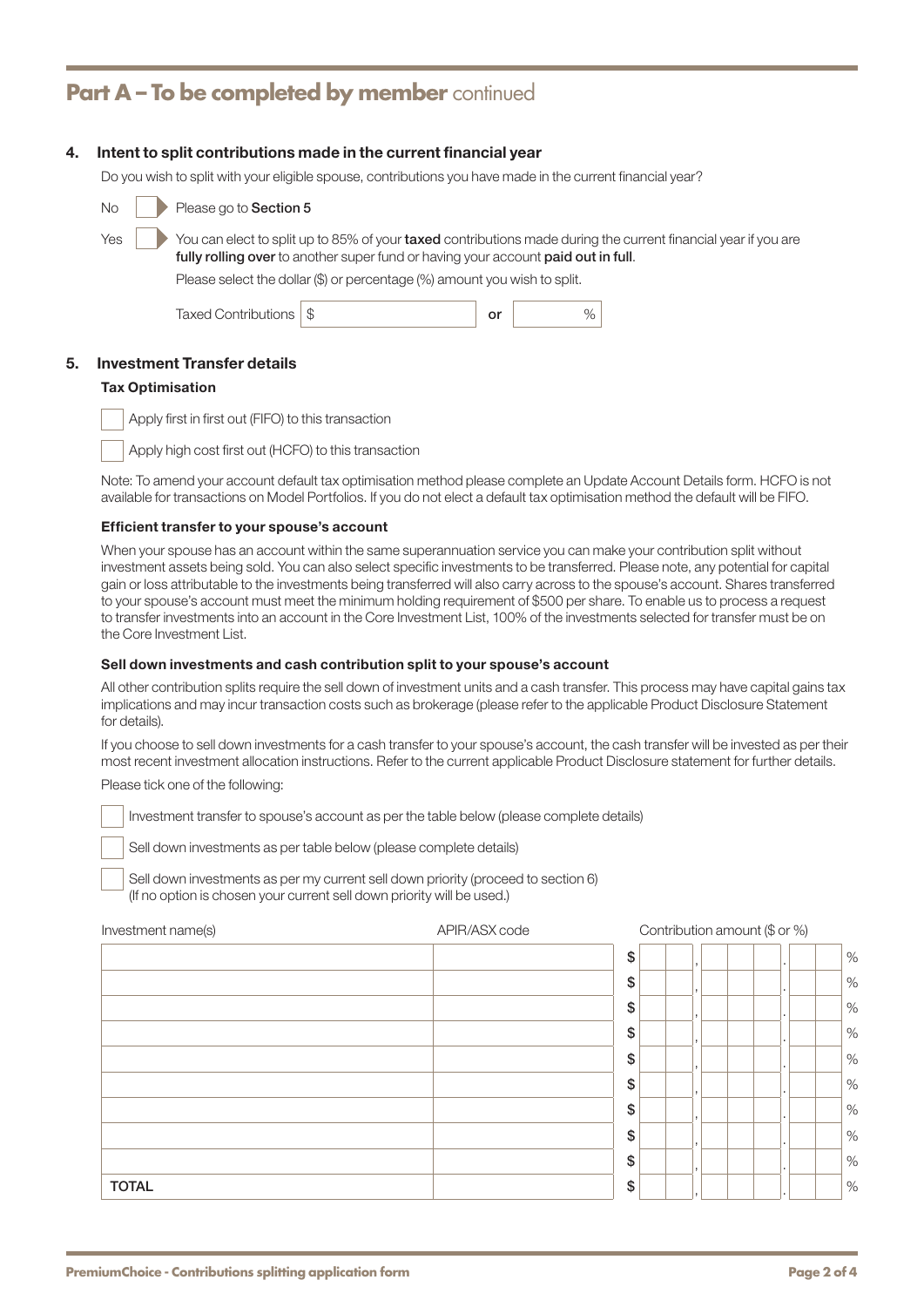# **Part B – Details of receiving spouse**

# 6. Receiving spouse personal details

| Title                            | First name               |
|----------------------------------|--------------------------|
| Mr<br>Mrs<br>Miss<br>Ms<br>Other |                          |
| Middle name                      | Family name              |
|                                  |                          |
| Date of birth (DD/MM/YYYY)       | Gender<br>Female<br>Male |
| Residential address              |                          |
|                                  |                          |
|                                  | Postcode                 |

# 7. Receiving spouse account details

Is the split to be made to a current superannuation account held by the receiving spouse with PremiumChoice?

| Yes |  | Please provide the receiving spouse's account number below and then go to <b>Section 8</b> |  |
|-----|--|--------------------------------------------------------------------------------------------|--|
|-----|--|--------------------------------------------------------------------------------------------|--|

| PremiumChoice account number |  |
|------------------------------|--|
|------------------------------|--|

|  |  |  |  |  |  |  |  | the contract of the contract of the contract of the contract of the contract of the contract of the contract of |  |
|--|--|--|--|--|--|--|--|-----------------------------------------------------------------------------------------------------------------|--|

No **Please complete below** 

If the contributions split is to be paid to a superannuation provider other than PremiumChoice, please provide the following details: Provider name

| Account name                     | Account number |          |
|----------------------------------|----------------|----------|
| Address                          |                |          |
|                                  |                | Postcode |
| Product name                     |                |          |
| Australian Business Number (ABN) | Account number |          |

#### 8. Applicant request and declaration

I request that the Trustee split an amount to my eligible spouse's superannuation account based on my instructions in Part A and Part B of this form. I understand that if either Part A or Part B is incomplete or unclear the Trustee will reject this form. I declare that the information I have provided is complete and correct. I understand that if I do not have available funds in my account this form will be rejected.

# Signature of member

|  | Date (DD/MM/YYYY) |  |  |  |  |
|--|-------------------|--|--|--|--|
|  |                   |  |  |  |  |